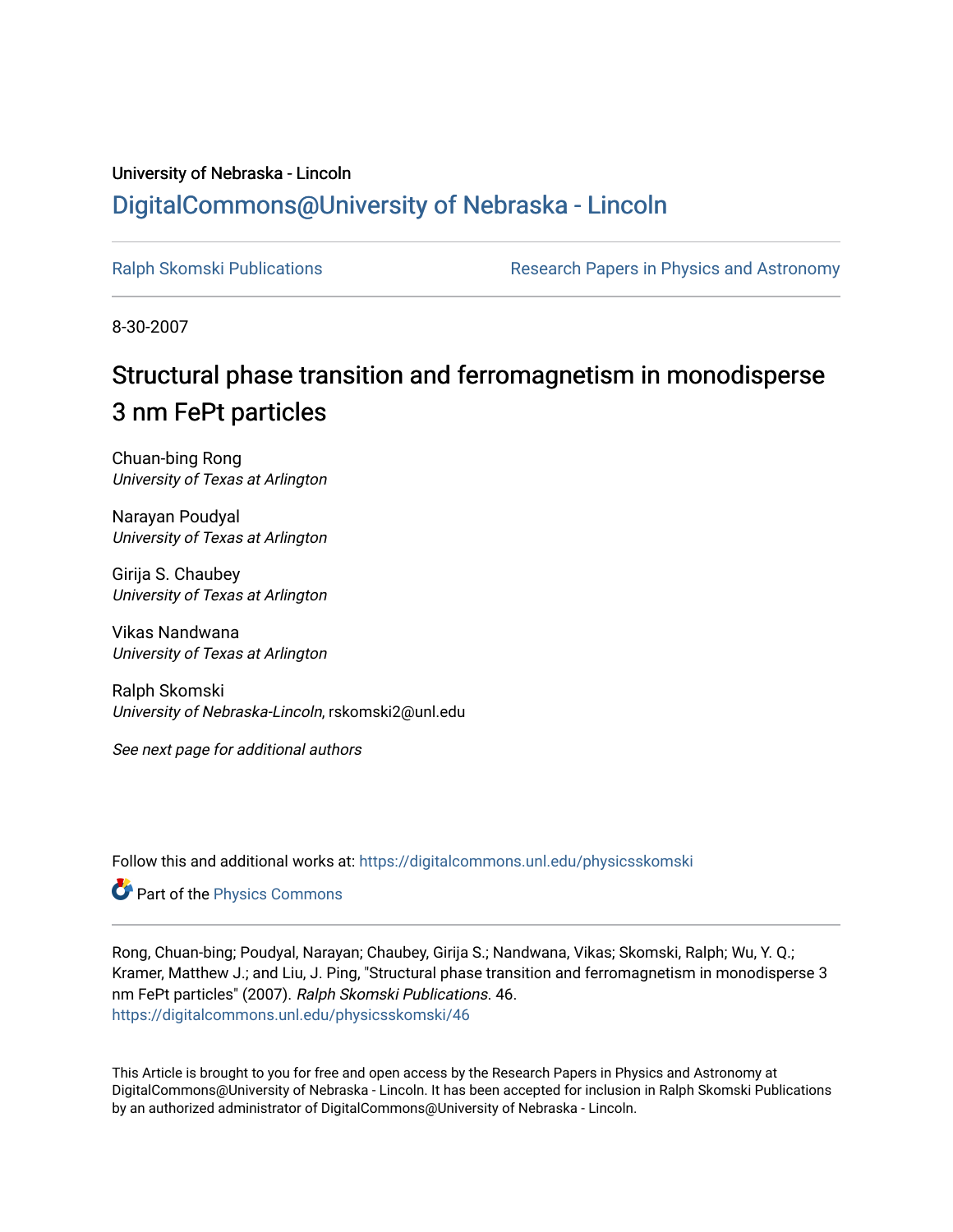### Authors

Chuan-bing Rong, Narayan Poudyal, Girija S. Chaubey, Vikas Nandwana, Ralph Skomski, Y. Q. Wu, Matthew J. Kramer, and J. Ping Liu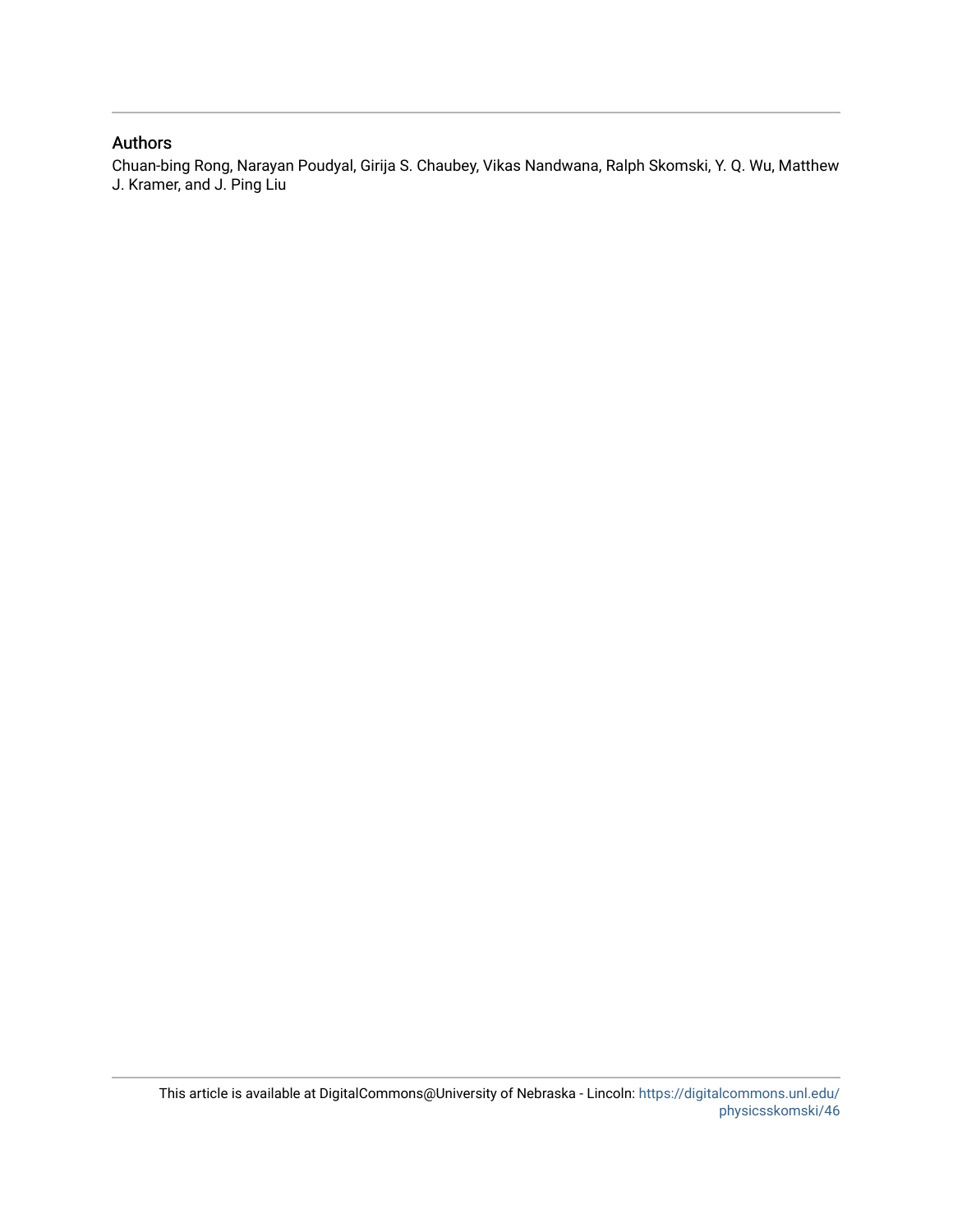## **[Structural phase transition and ferromagnetism in monodisperse 3 nm](http://dx.doi.org/10.1063/1.2773694) [FePt particles](http://dx.doi.org/10.1063/1.2773694)**

Chuan-bing Rong, Narayan Poudyal, Girija S Chaubey, and Vikas Nandwana *Department of Physics, The University of Texas at Arlington, Arlington, Texas 76019*

R. Skomski

*Center for Materials Research and Analysis, and Department of Physics and Astronomy, University of Nebraska, Lincoln, Nebraska 68588*

#### Y. Q. Wu and M. J. Kramer

*Ames Laboratory and Department of Materials Science and Engineering, Iowa State University, Ames, Iowa 50011*

#### J. Ping Liu<sup>a)</sup>

*Department of Physics, The University of Texas at Arlington, Arlington, Texas 76019*

Received 30 May 2007; accepted 12 July 2007; published online 30 August 2007-

FePt nanoparticles with a size of 3 nm and thermally stable room-temperature ferromagnetism are investigated. The monodisperse nanoparticles were prepared by chemical synthesis and a salt-matrix annealing technique. Structural and magnetic characterizations confirmed the phase transition from the disordered face-centered cubic structure to the  $L1_0$  structure with the chemical ordering parameter of  $0.62 \pm 0.05$ . Analysis in blocking temperature and fitting of temperature dependence of switching field reveals that the transformed 3 nm nanoparticles have a magnetic anisotropy constant of  $(2.8\pm 0.2) \times 10^6$  J/m<sup>3</sup>, smaller than those for the bigger particles and the fully ordered  $L1_0$  bulk phase. © 2007 American Institute of Physics. [DOI: [10.1063/1.2773694](http://dx.doi.org/10.1063/1.2773694)]

#### **I. INTRODUCTION**

In light of the large magnetocrystalline anisotropy  $(7)$  $\times 10^6$  J/m<sup>3</sup>),  $L1_0$ -ordered FePt is ideal for the next generations of magnetic recording media and advanced permanent magnets.<sup>1[–8](#page-5-1)</sup> Chemically synthesized FePt nanoparticles have attracted tremendous attention since Sun *et al.*[2](#page-5-2) reported their success in obtaining monodisperse nanoparticles. A key aspect of this technological development is to reduce the ferromagnetic particle size to 10 nm or less. In contrast, most other small magnetic particles are superparamagnetic at room temperature. Calculations predict that the high anisotropy of  $L1_0$  FePt particles should lead to room-temperature ferromagnetic stability for particle sizes as small as  $3 \text{ nm}$ .<sup>9[–11](#page-5-4)</sup> Unfortunately, the as-synthesized nanoparticles take a disordered face-centered cubic (fcc) structure which has low magnetocrystalline anisotropy and cannot be applied as the recording media or permanent magnets. Annealing is necessary to convert the fcc phase to the ordered  $L1_0$  phase with a tetragonal structure, yet these heat treatments always lead to reactive sintering. It was not until recently that monodisperse FePt nanoparticles with the  $L1_0$  structure have been available by salt-matrix annealing, which enables us to study the size effect on the magnetic properties of the FePt material. $8,12$  $8,12$ 

Coincidently, there is another critical size of about 3 nm, related to FePt nanoparticles. It has been reported recently that when particle size of FePt nanoparticles is smaller than 3 nm, the fcc- $L1_0$  phase transition will be suppressed.<sup>13</sup> Furthermore, the equilibrium behavior of the nanoparticles is only partially understood. Experiments on isolated granular thin films<sup>14</sup> and monodisperse nanoparticles<sup>8[,12](#page-5-5)</sup> have shown that the phase transition from fcc to  $L1_0$  occurs when particle size is larger than 4 nm but did not occur when the particle size is 2 nm. It is therefore curious to see structural and magnetic properties of 3 nm FePt particles. In this work, we report the preparation, structural phase transition, and magnetic characterizations of heat-treated monodisperse FePt nanoparticles of 3 nm size.

#### **II. EXPERIMENT**

The 3 nm FePt nanoparticles with fcc structure were prepared via chemical reduction of  $Pt(acc)_2$  and thermal decomposition of  $Fe(CO)_5$  in the presence of oleic acid and oleyl amine, which is similar to the preparation of 4 nm FePt nanoparticle as presented in Ref. [2.](#page-5-2) The difference is that the molar ratio of surfactants to  $Pt(acac)_2$  is 3/4 for 3 nm instead of  $1/1$  for 4 nm. The fcc nanoparticles were then transformed to  $L1_0$  nanoparticles with no particle growth using the salt-matrix annealing technique, with salt/sample mass ratio around 400:1.<sup>12</sup> The heat treatments were carried out at 700 °C for 4 h, which is considered sufficient for the ordering phase transition. Tecnai  $G^2$  F20 scanning transmission electron microscope (STEM) was operated at 200 kV to analyze the morphology and crystalline structures. The composition of nanoparticles (around  $Fe_{54}Pt_{46}$ ) was checked by energy dispersive x-ray (EDX) analysis. X-ray diffraction (XRD) was used to determine phase transition, the longrange ordering parameters, and the grain size or particle size. The magnetic hysteresis loops were measured with a magnetic properties measurement system (MPMS) from specimens of mixture of epoxy and the magnetic nanoparticles.

0021-8979/2007/102(4)/043913/4/\$23.00

<span id="page-2-0"></span>Electronic mail: pliu@uta.edu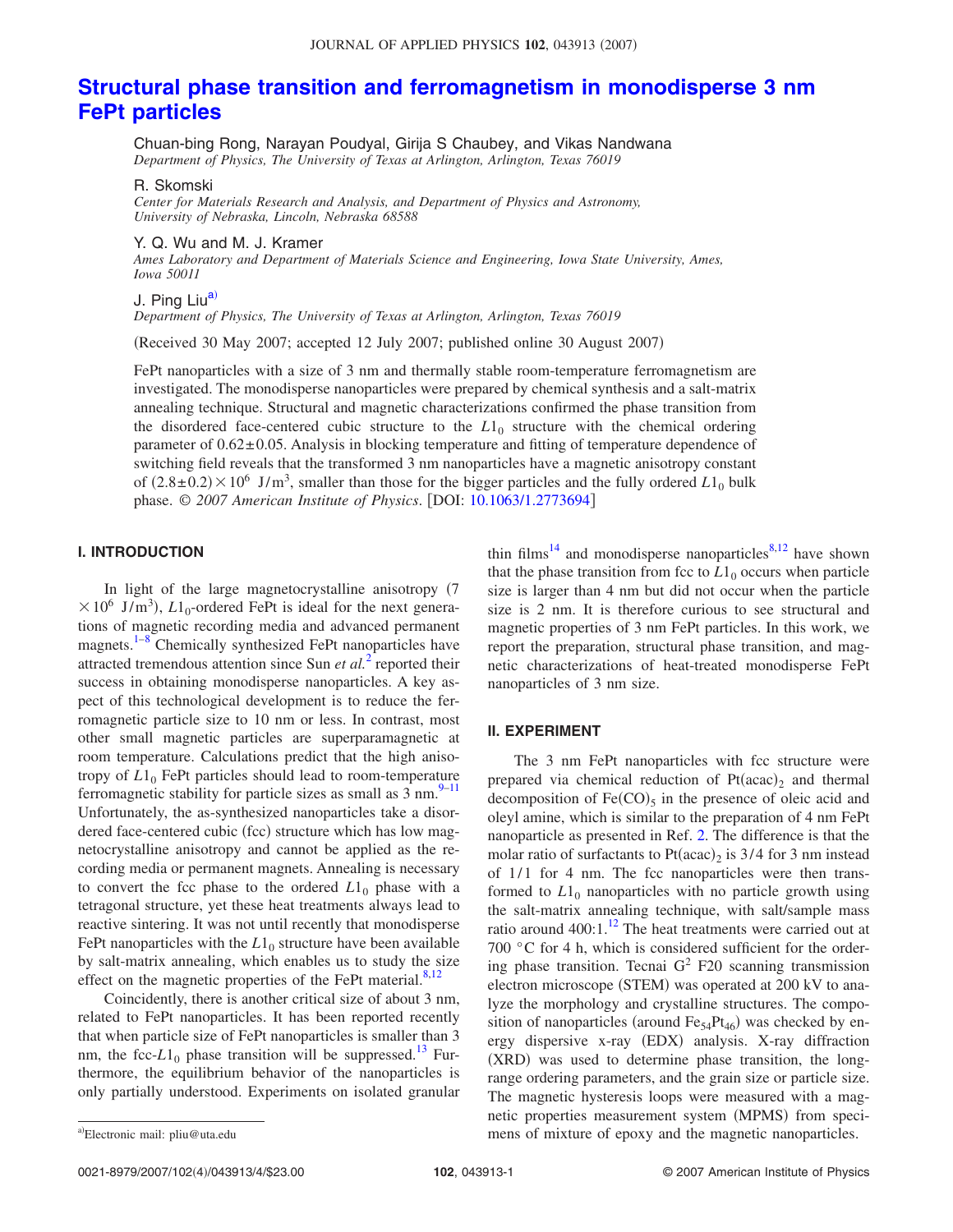<span id="page-3-0"></span>

FIG. 1. TEM analysis of the 3 nm FePt nanoparticle before and after saltmatrix annealing: (a) and (b) HRTEM images of the particles before and after salt-matrix annealing, respectively; (c) STEM HDAAF image of the annealed particles; (d) and (e) SAED patterns of the particle before and after annealing, respectively.

#### **III. RESULTS AND DISCUSSION**

Figures  $1(a)$  $1(a)$  and  $1(b)$  show the high-resolution TEM images of the 3 nm FePt nanoparticles before and after annealing in a salt matrix at 700 °C for 4 h, respectively. It can be seen that the particle sizes are retained after the annealing. Both the as-synthesized and annealed nanoparticles are monodisperse with a standard deviation of about 5− 10*%* in diameter, which is based on more than 100 particles from the high-resolution TEM images. A large-region STEM high-angle annular dark field (HAADF) image [Fig. [1](#page-3-0)(c)] also shows no sintering of the annealed particles. To check the phase transition by salt-matrix annealing, the selected area electron diffraction (SAED) patterns were obtained for the particles before and after annealing. The SAED patterns indicate that the as-synthesized and annealed nanoparticles are fcc and  $L1_0$  $L1_0$  $L1_0$  phase, respectively, as shown in Figs.  $1(d)$  and  $1(e)$  $1(e)$ .

The XRD patterns in Fig. [2](#page-3-1) confirm that the annealing in the salt matrix transforms the disordered fcc structure into

<span id="page-3-1"></span>

FIG. 2. (Color online) XRD patterns of the FePt nanoparticles before and after salt-matrix annealing. The pattern of the annealed film, which is made from the 3 nm nanoparticles, is also included for comparison.

<span id="page-3-3"></span>

FIG. 3. (Color online) ZFC and FC curves of as-synthesized nanoparticles. The inset gives the ZFC curve of salt-annealed particles.

the tetragonal  $L1_0$  structure. Figure [2](#page-3-1) also gives the XRD pattern of the FePt film, which was obtained by dropping the nanoparticles on Si wafer and traditional annealing at 700 °C for 1 h without salt matrix. The annealed grain size was estimated to be around 30 nm based on the sharpening of the XRD pattern. To detect the degree of structural ordering of the  $L1_0$  particles, the chemical ordering parameter *S* was calculated by

<span id="page-3-2"></span>
$$
S = \left[ \left( \frac{I_{001}}{I_{002}} \right) \times \left( \frac{F_f}{F_s} \right)^2 \frac{(L \times A \times D)_f}{(L \times A \times D)_s} \right]^{1/2} \approx 0.85 \left[ \frac{I_{001}}{I_{002}} \right]^{1/2},
$$
\n(1)

where  $I_{hkl}$ ,  $F$ ,  $L$ ,  $A$ , and  $D$  are the integrated intensity, structure factor, Lorentz polarization factor, absorption factor, and temperature factor, respectively. Subscripts *f* and *s* indicate values for the fundamental and the superlattice reflections, respectively[.8,](#page-5-1)[15,](#page-5-8)[16](#page-5-9) *S* of the 3 nm annealed particles is  $0.62 \pm 0.05$  by the above formula. The error is estimated by the standard deviation based on four independent XRD measurements. It should be noted that *S* is only measured from the ordered or partially ordered particles since the disordered particles do not have both the superlattice (001) and fundamental (002) reflections which were used to calculate *S* by Eq. ([1](#page-3-2)). It was found that *S* of the 3 nm  $L1_0$  particles is lower than that of 4 nm  $L1_0$  particles, which is around 0.78, $\frac{8}{3}$  indicating an incomplete phase transition in the smaller particles. The low observed *S* may be caused by the difficulties to achieve equilibrium state due to slow kinetic process for small particles.<sup>13</sup>

Figure [3](#page-3-3) shows the zero-field cooled (ZFC) and fieldcooled (FC) curves of the as-synthesized nanoparticles. The blocking temperature  $(T_B)$  of the fcc nanoparticles, which is determined from the maximum of the ZFC curve, is around 15 K. It is interesting to find that there is one peak and two inflections in the ZFC curve of the salt-matrix annealed nanoparticles (as shown in the inset of Fig. [3](#page-3-3)). The peak around  $35\pm 5$  K should be the blocking temperature  $(T_{B1})$  of the disordered (and/or partly ordered) nanoparticles, which is higher than that of totally disordered fcc nanoparticle before annealing. The two inflections therefore are  $T_B$  of the ordered  $L1_0$  nanoparticles, which are around  $T_{B2}=222\pm 20$  K,  $T_{B3}$  $= 363 \pm 10$  K, respectively. Here,  $T_B$  was determined from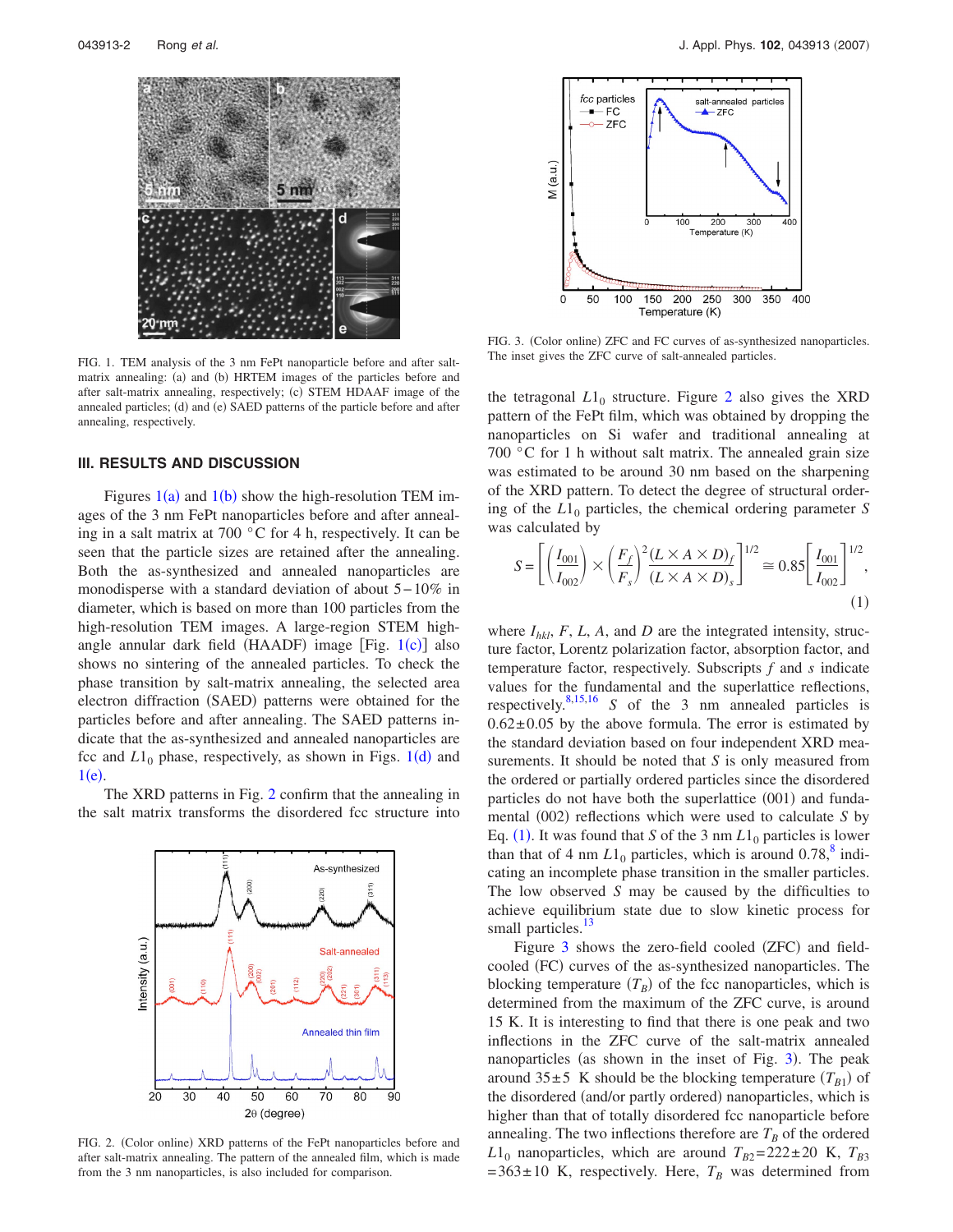<span id="page-4-0"></span>

FIG. 4. (Color online) Hysteresis loops of the salt-annealed at different temperature. The inset shows the hysteresis loops of the fcc nanoparticle before annealing.

the intersections of extrapolations of the greatest slope and flat region. Assuming  $K_u V / (k_B T_B) \approx 25$  for a random distribution of particles with a single magnetic domain,  $\frac{17}{16}$  the values of effective anisotropy  $K_u$  are estimated to be  $(0.45\pm0.06)\times10^6$ ,  $(2.84\pm0.26)\times10^6$ , and  $(4.70\pm0.13)$  $\times$  10<sup>6</sup> J/m<sup>3</sup> for the 3 nm particles with different  $T_B$ . Here, *V* and  $k_B$  are the average particle volume and Boltzmann constant, respectively. On the other hand, if we assume  $K_u$  of the particle with  $T_{B3}$  is fixed at  $(2.84 \pm 0.26) \times 10^6$  J/m<sup>3</sup>, the particle size of  $T_{B3}$  is estimated around  $3.5 \pm 1.1$  nm. Therefore, it is reasonable to assume that  $K_u$  is around  $(2.84 \pm 0.26)$  $\times$  10<sup>6</sup> J/m<sup>3</sup> for the ordered 3 nm particles. This value is lower than that of bulk phase  $(7 \times 10^6 \text{ J/m}^3)$  and even lower than that of  $3.5$  nm  $L1_0$  FePt nanoparticles  $(4.96$  $\times 10^6$  J/m<sup>3</sup>) embedded in carbon matrix.<sup>18</sup> The relatively low *Ku* implies again an incomplete phase transition in the 3 nm particles.

Figure [4](#page-4-0) shows the hysteresis loops of the annealed nanoparticles at different temperatures. The magnetization curves show large kinks, which indicate that the nanoparticles mainly consist of two phases, essentially  $L1_0$  and fcc phases. We use the corresponding susceptibility maxima to define two switching fields  $(H_s)$  of the two phases,  $H_s^1$ belonging to the ordered  $L1_0$  nanoparticles, and  $H_s^s \leq H_s^1$  describing the disordered fcc or partially ordered particles. It is interesting to note that the annealed nanoparticles are ferromagnetic at room temperature. However, the fcc nanoparticles have a coercivity of only 6 kOe at 5 K and then become superparamagnetic when the temperature is higher than  $15$  K (as shown in the inset of Fig. [4](#page-4-0)). These results are consistent with the ZFC analysis.

As discussed above, the annealed 3 nm nanoparticles have a distribution of anisotropy field which may be caused by the composition or size distribution of the particles. Magnetic phase analysis based on Stoner-Wohlfarth<sup>19</sup> hysteresis loops for an ensemble of isotropic noninteracting small particles makes it possible to describe the nanoparticles by a weight function  $g(H_s)$ , since  $H_s$  of the Stoner-Wohlfarth particles is half of the anisotropy field. The statistic analysis shows that the magnetization behavior is equivalent to a system consisting of a mixture of 64*%* ordered particles with

<span id="page-4-1"></span>

FIG. 5. (Color online) Temperature dependence of switching field  $H_s^s$  and  $H_s^1$ of the annealed 3 nm nanoparticles and the coercivity of the as-synthesized particles. The dashed line is the Kneller-Sharrock fitting of the  $H_s^1$  data.

uniaxial anisotropy, 11*%* partially ordered, and 25*%* disordered fcc particles if we consider that the ordered and disordered particles have switching fields larger than 30 kOe and smaller than 7 kOe at 5 K, respectively. One should note that there is no direct correlation between the percentage 75*%* of the transformed particles and the chemical ordering parameter *S* of 0.62. Actually, *S*= 0.62 was only measured from the 75*%* ordered and partially ordered particles. Although the phase transition from fcc to  $L1_0$  structure in thin films can be explained by the nucleation mode,  $20,21$  $20,21$  the physical nature of the partial ordering in the FePt nanoparticles suggested by our magnetic and characterization experiments is still unclear. Possible explanations are a bimodal distribution (coexistence of ordered and disordered particles) of ordered and disordered regions in each particle.<sup>2</sup>

Figure  $\overline{5}$  $\overline{5}$  $\overline{5}$  gives the temperature dependence of  $H_s$  of the salt-matrix annealed nanoparticles. The open squares and triangles represent  $H_s^s$  and  $H_s^1$ , respectively. For comparison, the coercivity of the fcc nanoparticle before annealing is also given in Fig. [5](#page-4-1) (solid squares). It shows that the temperature dependence of  $H_s^s$  is similar to that of the coercivity of fcc nanoparticles, which confirms that the particles with  $H_s^s$  are not transformed. The transformed particles show high switching field above 6 kOe when the temperature is lower than 200 K. However,  $H_s^1$  drops significantly with increasing temperature. This is mainly due to the strong thermal activation effects in the nanoparticles, which can be approximated by the Kneller-Sharrock formula.<sup>23[,24](#page-5-17)</sup> The fitting of temperature-dependent  $H_s^1$  gives  $H_0 = 48.5$  kOe and  $K_u$  $=(2.77\pm0.21)\times10^6$  J/m<sup>3</sup>, which agrees well with the ZFC analysis. Note that  $K_u$  of  $L1_0$  FePt phase is weakly temperature-dependent, so that the curve fitting thus can be done with the temperature range between 10 to 200 K.<sup>25</sup>

#### **IV. CONCLUSION**

Monodisperse 3 nm fcc nanoparticles have been prepared by chemical synthesis. The fcc particles underwent salt-matrix annealing at 700 °C for 4 h, which is considered to be sufficient for the fcc- $L1_0$  phase transition. The structural and magnetic analyses show that after the annealing the majority of the particles transformed to the ordered  $L1_0$